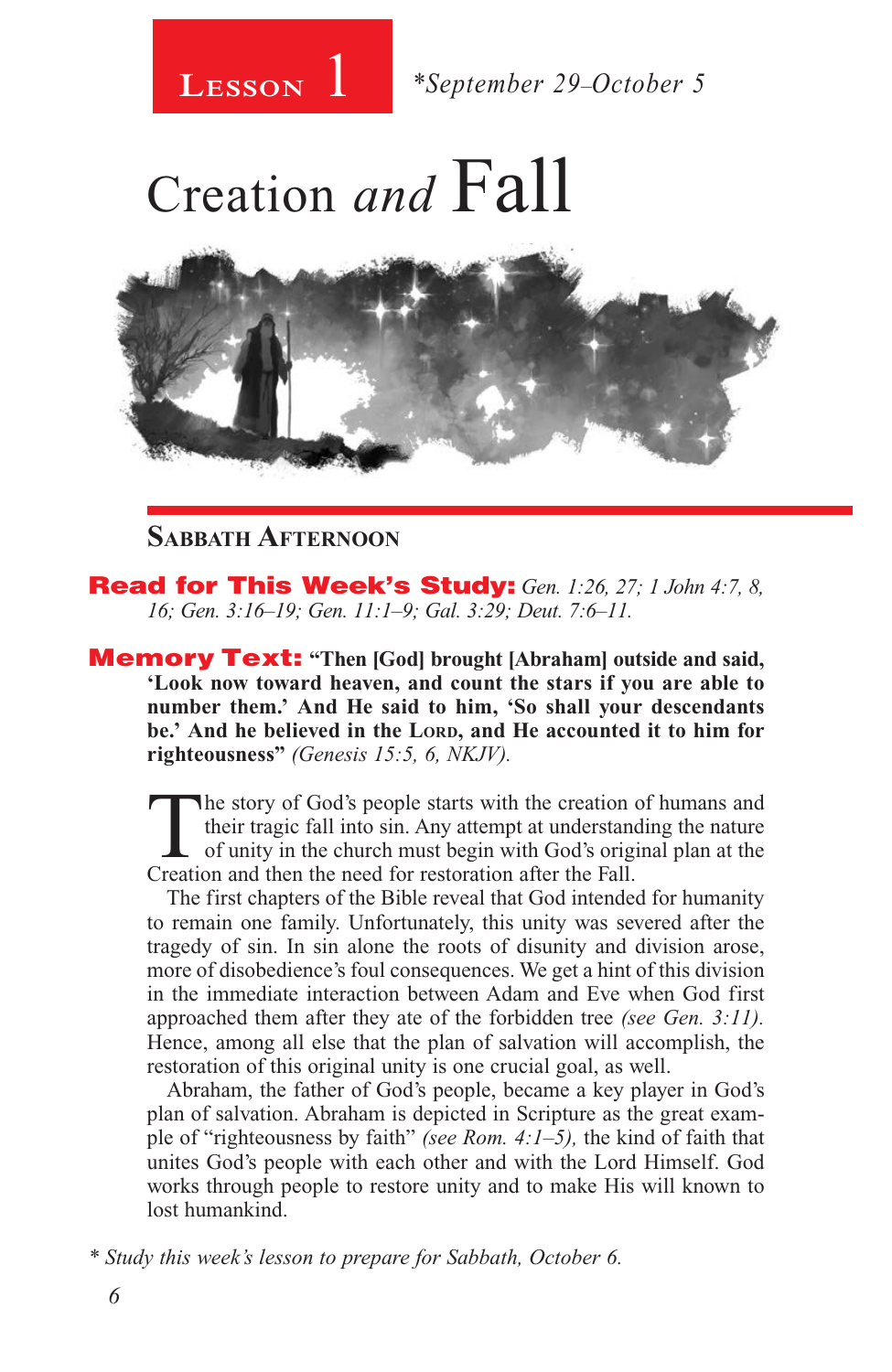### **Love as a Foundation of Unity**

A clear message flowing out of the Creation story in Genesis 1 and 2 is the overall harmony that existed at the end of the week of Creation. God's final words that all was "very good" *(Gen. 1:31)* refer not only to aesthetic beauty but also to the absence of any element of evil or discord when God finished making this world and the humans who were to populate it. God's original purpose in Creation included the harmonious coexistence and interdependent relationship of all life forms. It was a beautiful world created for the human family. All was perfect and worthy of its Creator. God's ideal and original purpose for the world was one of harmony, unity, and love.

#### Read **Genesis 1:26, 27. What do these verses teach about human uniqueness in contrast to the rest of the earthly creation as depicted in Genesis 1 and 2?**

\_\_\_\_\_\_\_\_\_\_\_\_\_\_\_\_\_\_\_\_\_\_\_\_\_\_\_\_\_\_\_\_\_\_\_\_\_\_\_\_\_\_\_\_\_\_\_\_\_\_\_\_\_\_\_\_

\_\_\_\_\_\_\_\_\_\_\_\_\_\_\_\_\_\_\_\_\_\_\_\_\_\_\_\_\_\_\_\_\_\_\_\_\_\_\_\_\_\_\_\_\_\_\_\_\_\_\_\_\_\_\_\_

\_\_\_\_\_\_\_\_\_\_\_\_\_\_\_\_\_\_\_\_\_\_\_\_\_\_\_\_\_\_\_\_\_\_\_\_\_\_\_\_\_\_\_\_\_\_\_\_\_\_\_\_\_\_\_\_

Genesis says that God created humankind in His image, something not said about anything else in the Genesis Creation account. "Then God said, 'Let Us make man in Our image, according to Our likeness;' . . . So God created man in His own image; in the image of God He created him; male and female He created them" *(Gen. 1:26, 27, NKJV).* Although theologians have debated for centuries the exact nature of this image, and the nature of God Himself, many passages of Scripture present God's nature as love.

#### Read **1 John 4:7, 8, 16. How can these verses help us to understand how we were originally created and how this could have impacted the original unity found at the Creation?**

God is love, and because humans also can love (and in ways that the rest of the earthly creation certainly can't), to be created in His image must include the ability to love. Yet, love can exist only in relationship with others. Thus, whatever else being made in the image of God entails, it must entail the capacity to love, and to love deeply.

\_\_\_\_\_\_\_\_\_\_\_\_\_\_\_\_\_\_\_\_\_\_\_\_\_\_\_\_\_\_\_\_\_\_\_\_\_\_\_\_\_\_\_\_\_\_\_\_\_\_\_\_\_\_\_\_

\_\_\_\_\_\_\_\_\_\_\_\_\_\_\_\_\_\_\_\_\_\_\_\_\_\_\_\_\_\_\_\_\_\_\_\_\_\_\_\_\_\_\_\_\_\_\_\_\_\_\_\_\_\_\_\_

\_\_\_\_\_\_\_\_\_\_\_\_\_\_\_\_\_\_\_\_\_\_\_\_\_\_\_\_\_\_\_\_\_\_\_\_\_\_\_\_\_\_\_\_\_\_\_\_\_\_\_\_\_\_\_\_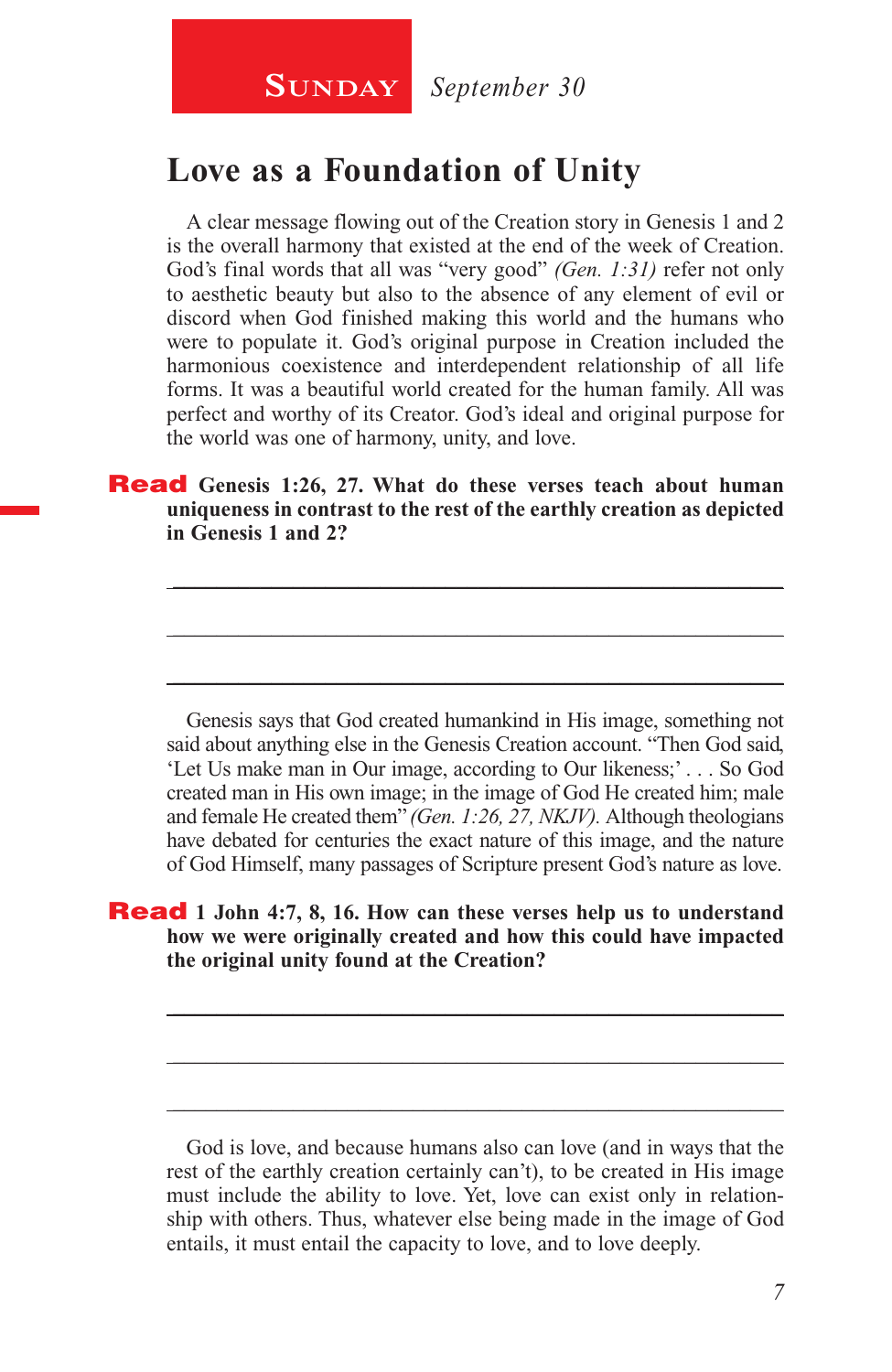### **The Consequences of the Fall**

The consequences of the Fall were enormous. The disobedience of Adam and Eve started the rupture of a harmonious interdependence between all life forms. Even worse, it started the disunity, discord, and divisions among human beings that exist even today. The disharmony is seen immediately in how Adam and Eve sought to put the blame for the Fall on others *(Gen. 3:12, 13).* Things have become only worse since.

#### Read **Genesis 3:16–19 and Genesis 4:1–15. What in these verses reveal the results of sin and its impact on the harmonious world God had created?**

\_\_\_\_\_\_\_\_\_\_\_\_\_\_\_\_\_\_\_\_\_\_\_\_\_\_\_\_\_\_\_\_\_\_\_\_\_\_\_\_\_\_\_\_\_\_\_\_\_\_\_\_\_\_\_\_

\_\_\_\_\_\_\_\_\_\_\_\_\_\_\_\_\_\_\_\_\_\_\_\_\_\_\_\_\_\_\_\_\_\_\_\_\_\_\_\_\_\_\_\_\_\_\_\_\_\_\_\_\_\_\_\_

\_\_\_\_\_\_\_\_\_\_\_\_\_\_\_\_\_\_\_\_\_\_\_\_\_\_\_\_\_\_\_\_\_\_\_\_\_\_\_\_\_\_\_\_\_\_\_\_\_\_\_\_\_\_\_\_

Adam's disobedience became the source of many events and consequences that over time affected all of God's creation. The natural world itself began to suffer from the consequences of sin. Human relationships also were affected. Cain and Abel, two brothers who should have loved and cared for each other, were estranged because one wished to follow his own selfish inclinations instead of following God's prescribed mode of worship. This estrangement resulted in violence and death. Cain's reaction, however, was more directed at God than at Abel. He felt angry toward God *(Gen. 4:5),* and this anger led to resentment toward Abel. Disobedience further ruptured human relationships.

"Then the LORD saw that the wickedness of man was great in the earth, and that every intent of the thoughts of his heart was only evil continually" *(Gen. 6:5, NKJV).* This evil ultimately led to the Flood and to the incredible devastation of God's original creation left in the Flood's wake. But even then God did not give up on the human race, but left a remnant, Noah and his family, to start again.

After the Flood, God gave a promise to Noah and his family. The rainbow in the sky always would remind them of His care and promises, of His kindness and mercy *(Gen. 9:12–17, Isa. 54:7–10).* God instituted a covenant with Noah and reinstated His original plan to have a united human family faithful to Him and His Word.

**What are the ways that sin brings disharmony? What choices can you make right now to help restore harmony among those whom your choices can impact in a powerful way?**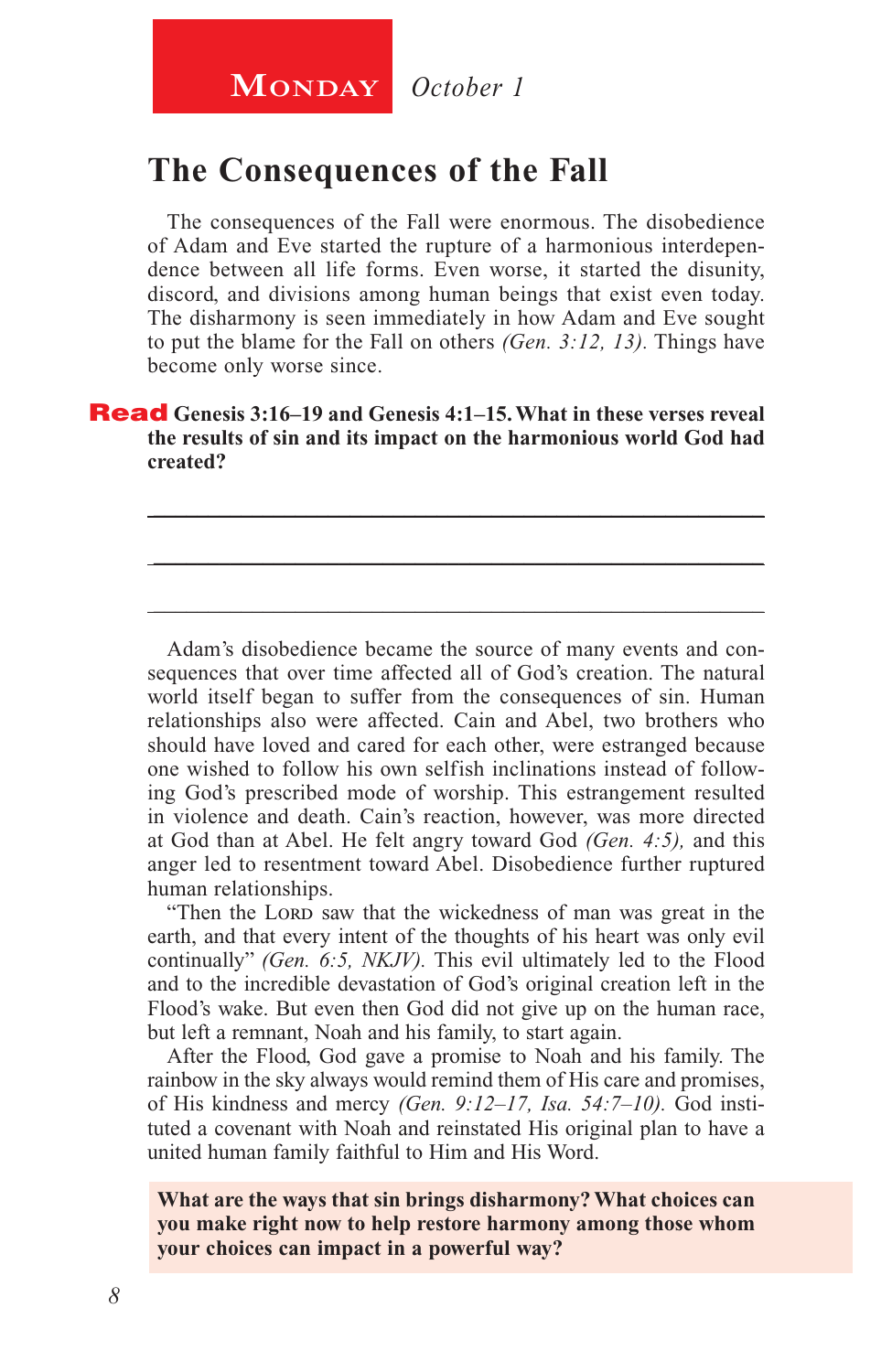#### **Further Disunity and Separation**

Read **Genesis 11:1–9. What happened here that makes the problem of separation and disunity worse?**

\_\_\_\_\_\_\_\_\_\_\_\_\_\_\_\_\_\_\_\_\_\_\_\_\_\_\_\_\_\_\_\_\_\_\_\_\_\_\_\_\_\_\_\_\_\_\_\_\_\_\_\_\_\_\_\_

\_\_\_\_\_\_\_\_\_\_\_\_\_\_\_\_\_\_\_\_\_\_\_\_\_\_\_\_\_\_\_\_\_\_\_\_\_\_\_\_\_\_\_\_\_\_\_\_\_\_\_\_\_\_\_\_

\_\_\_\_\_\_\_\_\_\_\_\_\_\_\_\_\_\_\_\_\_\_\_\_\_\_\_\_\_\_\_\_\_\_\_\_\_\_\_\_\_\_\_\_\_\_\_\_\_\_\_\_\_\_\_\_

The next events chronicled by the Bible after the Flood are the construction of the Tower of Babel, the confusion of languages, and then the dispersion of people, who so far had spoken one language. Perhaps attracted by the beauty of the land between the rivers Euphrates and Tigris, and the fertility of the soil, some of the descendants of Noah decided to build themselves a city and a high-towered structure in the land of Shinar, today's southern Iraq *(Gen. 11:2).*

Archaeology has shown that Mesopotamia was a densely populated region from earliest historical times. Among these people were the Sumerians, who are credited with inventing the art of writing on clay tablets. They built well-constructed houses and were masters in the production of jewelry, tools, and household utensils. Excavations also have uncovered many tower-like temples dedicated to the worship of various deities.

The descendants of Noah who settled in the land of Shinar soon forgot the God of Noah and the promises He had made to never again destroy the world by a flood. Building the Tower of Babel was a monument to their superior wisdom and skills. Their desire for renown and reputation, to "make a name for ourselves" *(Gen. 11:4, NKJV),* was one motive for this building project. "According to the divine purpose, men were to have preserved unity through the bond of true religion. When idolatry and polytheism broke this inner spiritual bond, they lost not only unity of religion but also the spirit of brotherhood. A project such as the tower, to preserve by outward means the inward unity which had been lost, could never succeed."—*The SDA Bible Commentary*, vol. 1, pp. 284, 285.

The fall of Adam and Eve shattered the unity of the human race and God's original plan. It resulted in confusion regarding worship; the widespread dissemination of evil and immorality over the earth; and ultimately the separation of humanity into many different cultures, languages, and races that often have been at odds with one another since.

**What are practical steps we can take to help heal the divisions of race, culture, and language that hurt us even in the church?**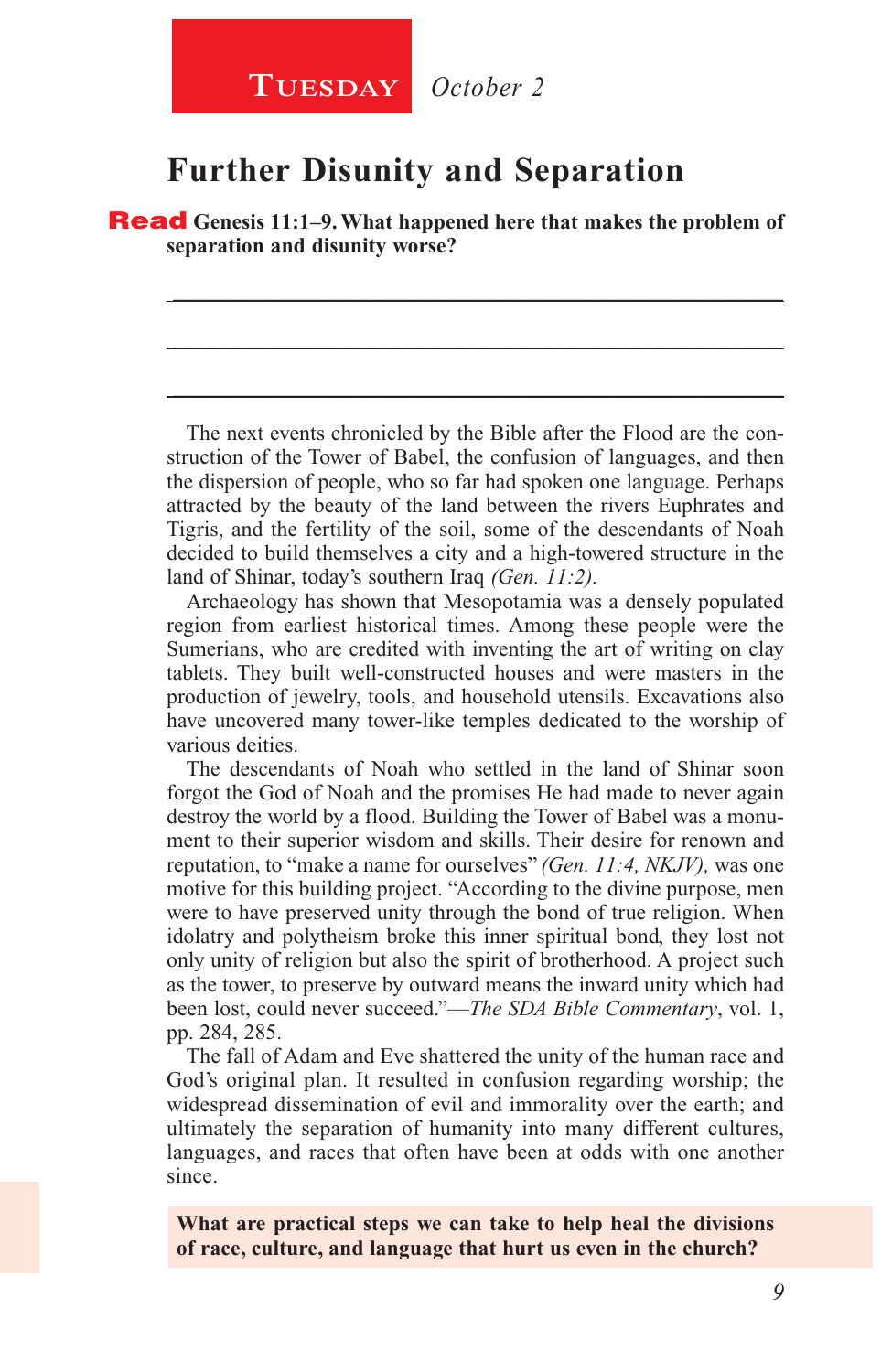### **Abraham, Father of God's People**

The three great monotheistic world religions, Judaism, Christianity, and Islam, look to Abraham as their father. For Christians, this association is a spiritual relationship. When called to leave his country in Mesopotamia, Abraham was told that in him " 'all the families of the earth shall be blessed' " *(Gen. 12:3, NKJV; see also Gen. 18:18, 22:18).* The blessing came through Jesus.

Read **Hebrews 11:8–19, Romans 4:1–3, and Galatians 3:29. What elements of Abraham's faith do these texts mention, and how do they relate to the idea of Christian unity? That is, what can be found in these texts that can help us today to understand what a crucial component of Christian unity should be?**

\_\_\_\_\_\_\_\_\_\_\_\_\_\_\_\_\_\_\_\_\_\_\_\_\_\_\_\_\_\_\_\_\_\_\_\_\_\_\_\_\_\_\_\_\_\_\_\_\_\_\_\_\_\_\_\_

\_\_\_\_\_\_\_\_\_\_\_\_\_\_\_\_\_\_\_\_\_\_\_\_\_\_\_\_\_\_\_\_\_\_\_\_\_\_\_\_\_\_\_\_\_\_\_\_\_\_\_\_\_\_\_\_

\_\_\_\_\_\_\_\_\_\_\_\_\_\_\_\_\_\_\_\_\_\_\_\_\_\_\_\_\_\_\_\_\_\_\_\_\_\_\_\_\_\_\_\_\_\_\_\_\_\_\_\_\_\_\_\_

As father of all believers, Abraham gives us some of the basic elements central to Christian unity. First, he practiced obedience. "By faith Abraham obeyed when he was called to go out to the place which he would receive as an inheritance. And he went out, not knowing where he was going" *(Heb. 11:8, NKJV).* Second, he had hope in the promises of God. "By faith he dwelt in the land of promise as in a foreign country, dwelling in tents with Isaac and Jacob, the heirs with him of the same promise; for he waited for the city which has foundations, whose builder and maker is God" (Heb. 11:9, 10, *NKJV*). Third, he believed that God would give him a son and that one day his descendants would be as numerous as the stars. On the basis of this response, God justified him by faith *(Rom. 4:1–3).* Fourth, he trusted in God's plan of salvation. The greatest test to Abraham's faith came when God asked him to sacrifice Isaac on Mount Moriah *(Gen. 22:1–19, Heb. 11:17–19).* 

The Old Testament describes Abraham as a friend of God *(2 Chron. 20:7, Isa. 41:8).* His life of faith, his unwavering obedience, and his confidence in God's promises make him an example of what our Christian lives should be now.

**Think about your actions and words over the next few days. In what ways can you seek to make sure that whatever you say or do reflects the reality of your faith?**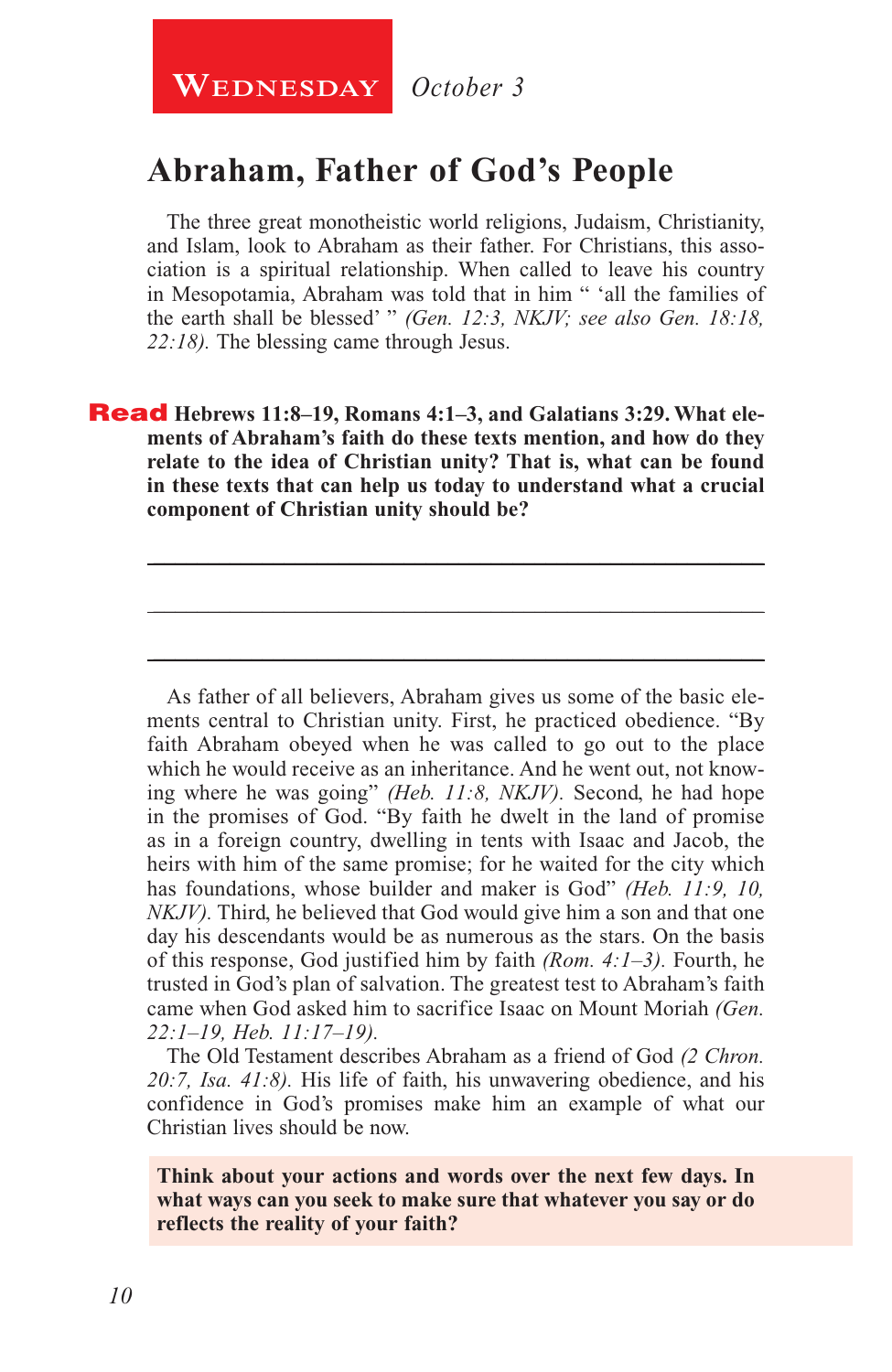### **THURSDAY** October 4

### **God's Chosen People**

In calling Abraham to be His servant, God chose for Himself a people to represent Him to the world. This calling and election was an act of God's love and grace. God's call to Israel was central to His plan for the restoration of all humanity after the devastation and disunity caused by the Fall. Sacred history is the study of God's work toward this restoration, and a major component of that plan was the covenant nation of Israel.

#### According **to Deuteronomy 7:6–11, why did God call Israel His people? Why did He choose the descendants of Abraham as His people?**

God's love for humankind is at the center of the election of Israel as His people. God made a covenant with Abraham and his descendants in order to preserve the knowledge of God through His people and to bring about the Redemption of humanity *(Ps. 67:2).* Yet, it is a supreme act of love that made God choose Israel. The descendants of Abraham had nothing to boast about to claim God's unmerited love. " 'The Lorp did not set His love on you nor choose you because you were more in number than any other people, for you were the least of all peoples' " *(Deut. 7:7, NKJV).*

\_\_\_\_\_\_\_\_\_\_\_\_\_\_\_\_\_\_\_\_\_\_\_\_\_\_\_\_\_\_\_\_\_\_\_\_\_\_\_\_\_\_\_\_\_\_\_\_\_\_\_\_\_\_\_\_

It is a strange reversal of values that God uses to select His people. While humans look at power, wisdom, and self-confidence to select leaders, God does not choose the strong and mighty to serve Him, but those who sense or acknowledge their weakness, folly, and nothingness, that no one might glory before Him *(1 Cor. 1:26–31).*

Yet, look at the privilege that was theirs: "God desired to make of His people Israel a praise and a glory. Every spiritual advantage was given them. God withheld from them nothing favorable to the formation of character that would make them representatives of Himself.

"Their obedience to the law of God would make them marvels of prosperity before the nations of the world. He who could give them wisdom and skill in all cunning work would continue to be their teacher, and would ennoble and elevate them through obedience to His laws. If obedient, they would be preserved from the diseases that afflicted other nations, and would be blessed with vigor of intellect. The glory of God, His majesty and power, were to be revealed in all their prosperity. They were to be a kingdom of priests and princes. God furnished them with every facility for becoming the greatest nation on the earth."—Ellen G. White, *Christ's Object Lessons*, p. 288.

**What parallels can we find between what God did for ancient Israel and the calling He had for them, and what He has done for us and the calling He has for us as Seventh-day Adventists? Bring your answers to class on Sabbath.**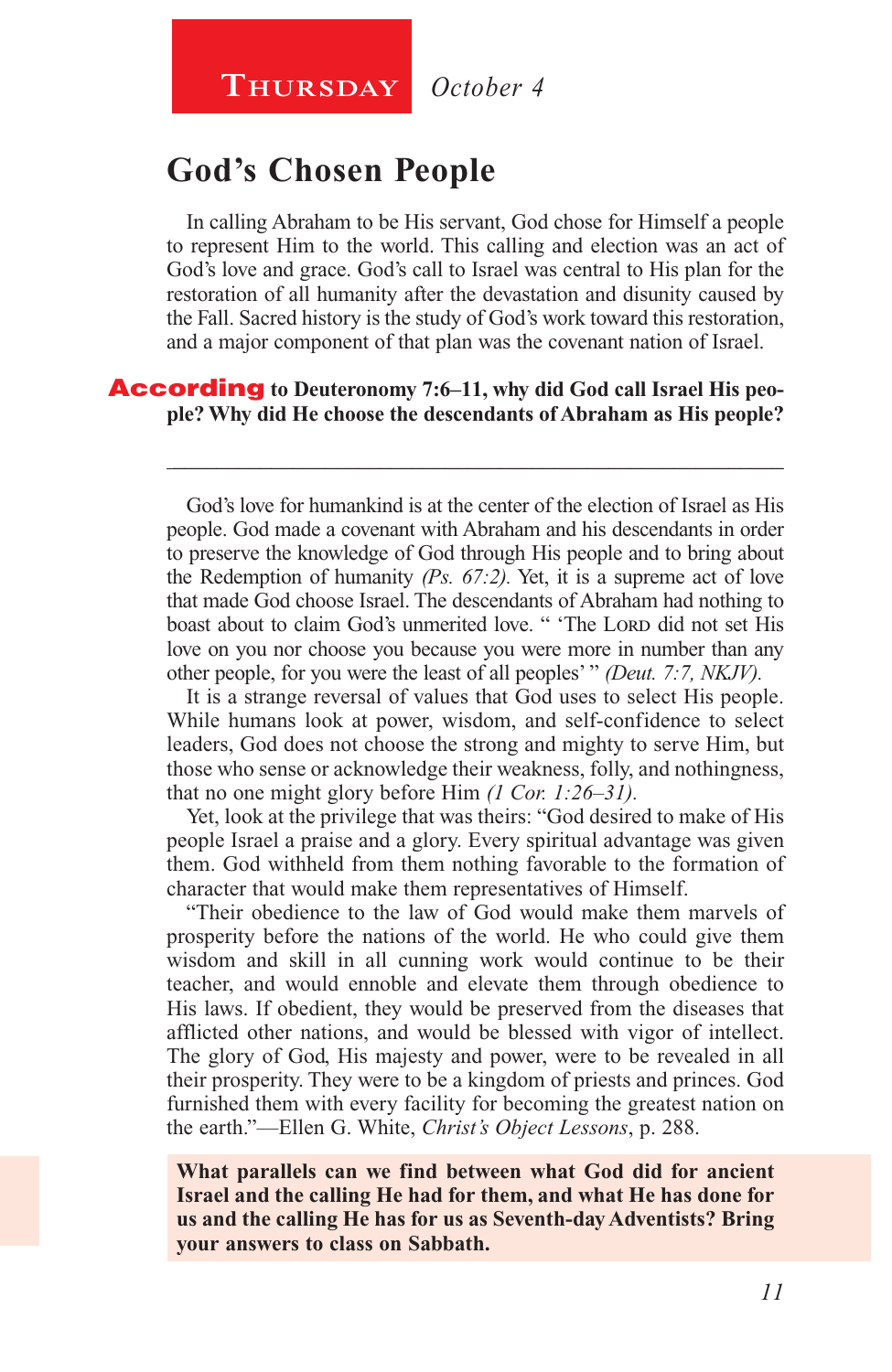**FRIDAY** October 5

#### **Further Thought:** Ellen G. White, "The Creation," pp. 44–51; "The Call of Abraham," pp. 125–131, in *Patriarchs and Prophets*.

God's original purpose in the creation of humanity also is reflected in the institutions of the family *(Gen. 2:21–24)* and the Sabbath. The Sabbath was intended for all humanity, as Jesus clearly indicated in Mark 2:27, 28. In fact, its universal nature is seen in the Genesis account itself, when God set aside the seventh day, not only before the calling out of Israel as His covenant people but even before the introduction of sin. What a powerfully unifying force the Sabbath could have been if all people had kept it. It was the day of rest God intended to remind the descendants of Adam and Eve of their common bond to Him and to one another. "The Sabbath and the family were alike instituted in Eden, and in God's purpose they are indissolubly linked together. On this day more than on any other, it is possible for us to live the life of Eden. It was God's plan for the members of the family to be associated in work and study, in worship and recreation, the father as priest of his household, and both father and mother as teachers and companions of their children."—Ellen G. White, *Child Guidance*, p. 535.

#### Discussion Questions:

**How does the Genesis account of the creation of the woman from the side of Adam reveal the close and intimate bond that should exist between a husband and wife? What does that tell us about why, all through the Bible, God uses the imagery of a husband and wife as an example of the kind of closeness He seeks with His people?**

**Although the story of the Tower of Babel tells us that human ethnic and linguistic diversity were not part of God's original plan for humanity, how can we transcend such natural divisions today? How can the church still experience unity and harmony even if it is made up of people of many nations and languages?**

 **What are some of the parallels you found between the calling of ancient Israel and our calling as Seventh-day Adventists? More important, what lessons can we learn from them that should help us to be faithful to our divine calling in Christ?**

**Summary:** God's original plan at Creation intended for humanity to live harmoniously and in unity as one family. The disobedience of our first parents caused an interruption in God's plan. Yet, God called Abraham to establish a people through whom He can keep alive the promise of restoration that is found only in Christ.